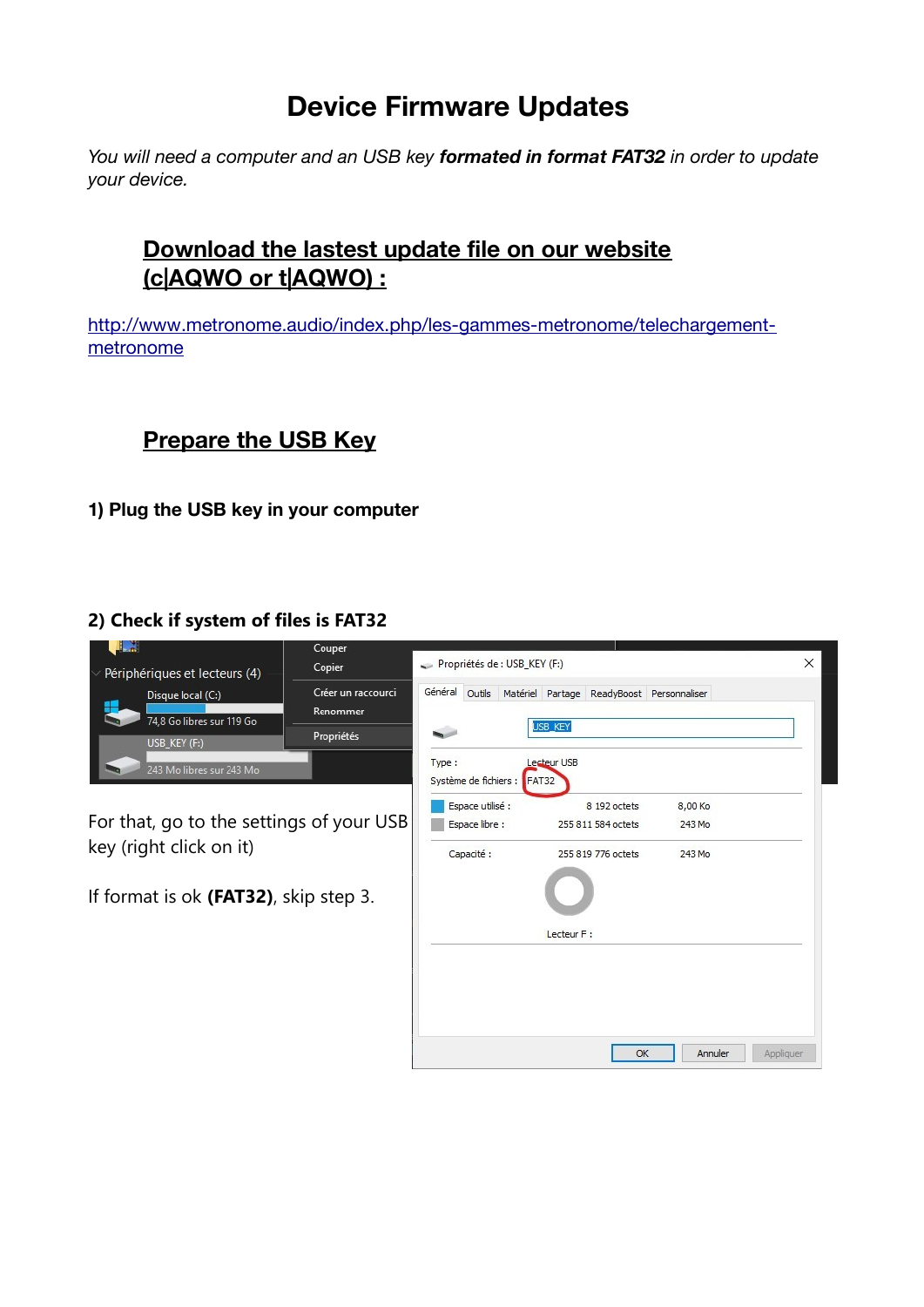| 3) Careful, step c will ERASE ALL THE FILES you have<br>on the USB key, be sure to save it before. | ×<br>Formater USB_KEY (F:)<br>Capacité:<br>247 Mo<br>$\checkmark$                                                  |                                                                 |
|----------------------------------------------------------------------------------------------------|--------------------------------------------------------------------------------------------------------------------|-----------------------------------------------------------------|
|                                                                                                    | If format is not <b>FAT32</b> , format your USB key in <b>FAT32 :</b>                                              | Système de fichiers :                                           |
| Musique                                                                                            | Compresser et envoyer par e-mail<br>22<br>Compresser dans "Archive.rar" et envoyer par e-mail<br>iw.               | <b>FAT32</b><br><b>NTFS</b><br>FAT (par défaut)<br><b>FAT32</b> |
| Vidéos                                                                                             | Formater<br><b>Éjecter</b><br>Couper                                                                               | exFAT<br>Restaurer les paramètres par défaut                    |
| Périphériques et lecteurs (4)<br>Disque local (C:)                                                 | Copier<br>Créer un raccourci                                                                                       | Nom de volume :<br><b>USB KEY</b>                               |
| 74.8 Go libres sur 119 Go<br>USB_KEY (F:)                                                          | Renommer<br>Propriétés                                                                                             | Options de formatage<br>$\sqrt{}$ Formatage rapide              |
| 243 Mo libres sur 243 Mo                                                                           |                                                                                                                    |                                                                 |
| start.                                                                                             | Right click on USB key and in the format window, just<br>modify the system of file information, in FAT32 and click | Fermer<br>Démarrer                                              |

### **4) Put the file on the USB key**

Open the folder (archive **.zip**) you've downloaded on Metronome's website and copy the file it contains :

| <b>Nom</b>       | Type               |
|------------------|--------------------|
| cAQWO.hex        | <b>Fichier HEX</b> |
| <b>OR</b>        |                    |
| 47<br><b>Nom</b> | Type               |
| tAQWO.hex        | <b>Fichier HEX</b> |

And **PASTE** it directly in the **root repertory** of the USB key (not in a folder).